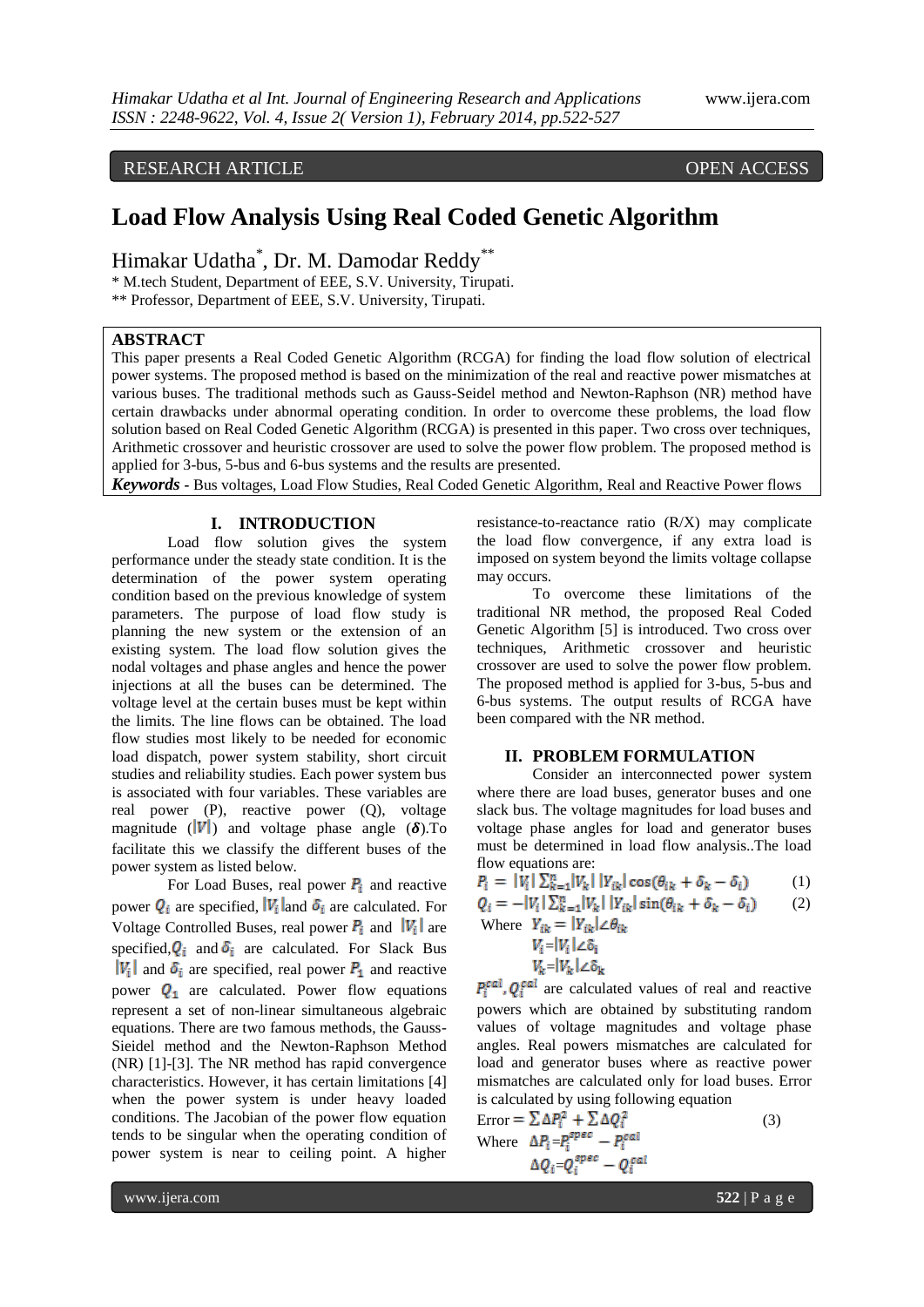The Fitness value F is defined as the square root of sum of squares of power mismatches.

| Fit (i) $=\sqrt{\left(\sum \Delta P_i^2 + \sum \Delta Q_i^2\right)}$ | (minimization) | (4) |
|----------------------------------------------------------------------|----------------|-----|
| Fit1 (i) $=1/(1 + Fit(i))$                                           | (maximization) | (5) |
| Where $i=1, 2$ nop                                                   |                |     |

By comparing fitness values of different random values considered initially the best sample is determined. Now, modify the random values i.e., according to Real-Coded Genetic Algorithm. We have modified the positions of the chromosome. By using the two cross over techniques, the chromosomes are modified i.e., the random values of voltage magnitude and phase angles are updated. Now the procedure is repeated for this new population of random values and best random value among this new set is determined. This process repeats continuously until the convergence criterion is met.

## **III. REAL CODED GENETIC ALGORITHM**

The Real Coded Genetic algorithm proposed in [5] is used to find the load flow solution. Genetic algorithms were invented by Holland to mimic some of the processes of natural evolution and selection. GA maintains and manipulates a population of solutions and implements a survival of the fittest strategy in their search for better solutions. The fittest individuals of any population tend to reproduce and survive to the next generation thus improving successive generations. The inferior individuals can also survive and reproduce. Implementation of GA requires fundamental issues: Initial population, Fitness evaluation, Termination criterion, Reproduction, Elitism, Crossover and Mutation. Brief descriptions about these issues are provided in the following sections.

**Initial population**: The RCGA operates on a population of nop chromosomes simultaneously. The initial population of real number vectors is created randomly. Each of these vectors represents one possible solution to the search problem. The population size needs to be selected based on the size of search space.

**Fitness evaluation**: The fitness value for each member of population is determined. The performance of the algorithm is highly sensitive to the fitness values and the fitness value is the only information available to the GA. As the algorithm proceeds, we would expect to increase the individual fitness of the best chromosome as well as the total fitness of the whole population.

**Termination criterion:** After the fitness values have been calculated for each chromosome the next step is

to check the termination criterion. Termination criterion checks the searching is continue or stop the search.

**Reproduction:** During the reproductive phase of the GA, good chromosomes (parents) in pairs are selected from the current generation's population for producing offspring and placing them in the next generation's population. Parents are selected randomly from the population using a scheme which favours the more fit individuals. Good individuals will probably be selected several times in a generation; poor ones may not be at all. This can be achieved by many different schemes, but the most common method is the roulette wheel selection.

**Elitism:** The best population in the current generation's population is copying to the next generation's population is called "Elitism". The implementation of elitism is arranging the population in the descending order according to their fitness value. Here Pe is probability of elitism.

**Crossover:** The crossover operator is the main search tool. It mates chromosomes in the mating pool by pairs and generates candidate offspring by crossing over the mated pairs with probability Pc There are many types of crossover techniques available in the literature

**Mutation:** After crossover, some of the genes in the candidate offspring are modified with a small mutation probability Pm. The mutation operator is included to prevent premature convergence by ensuring the population diversity.

## **IV. ALGORITHM FOR LOAD FLOW SOLUTION**

**Step 1:** Read the line data, bus data & obtain  $Y_{bus}$ **Step 2:** Initialize the parameters of RCGA.They are **nop, novloc, noaloc, novv** and **noav**. Where **nop** is the initial population size. novv=no. of voltage variables noav=no. of angle variables novloc=voltage locations noaloc=angle locations

**Step 3:** nop  $\times$  novv Initial population for voltage magnitude is randomly generated between the minimum and maximum limits i.e.,  $v_{min}$  and  $v_{max}$ .

**Step 4:**  $^{nop} \times$  **noav** Initial population for voltage angles is randomly generated between the minimum and maximum limits i.e.,  $d_{min}$  and  $d_{max}$ .

**Step 5:** Obtain the calculated values of  $P_i$  and  $Q_i$  by using  $(1)$ & $(2)$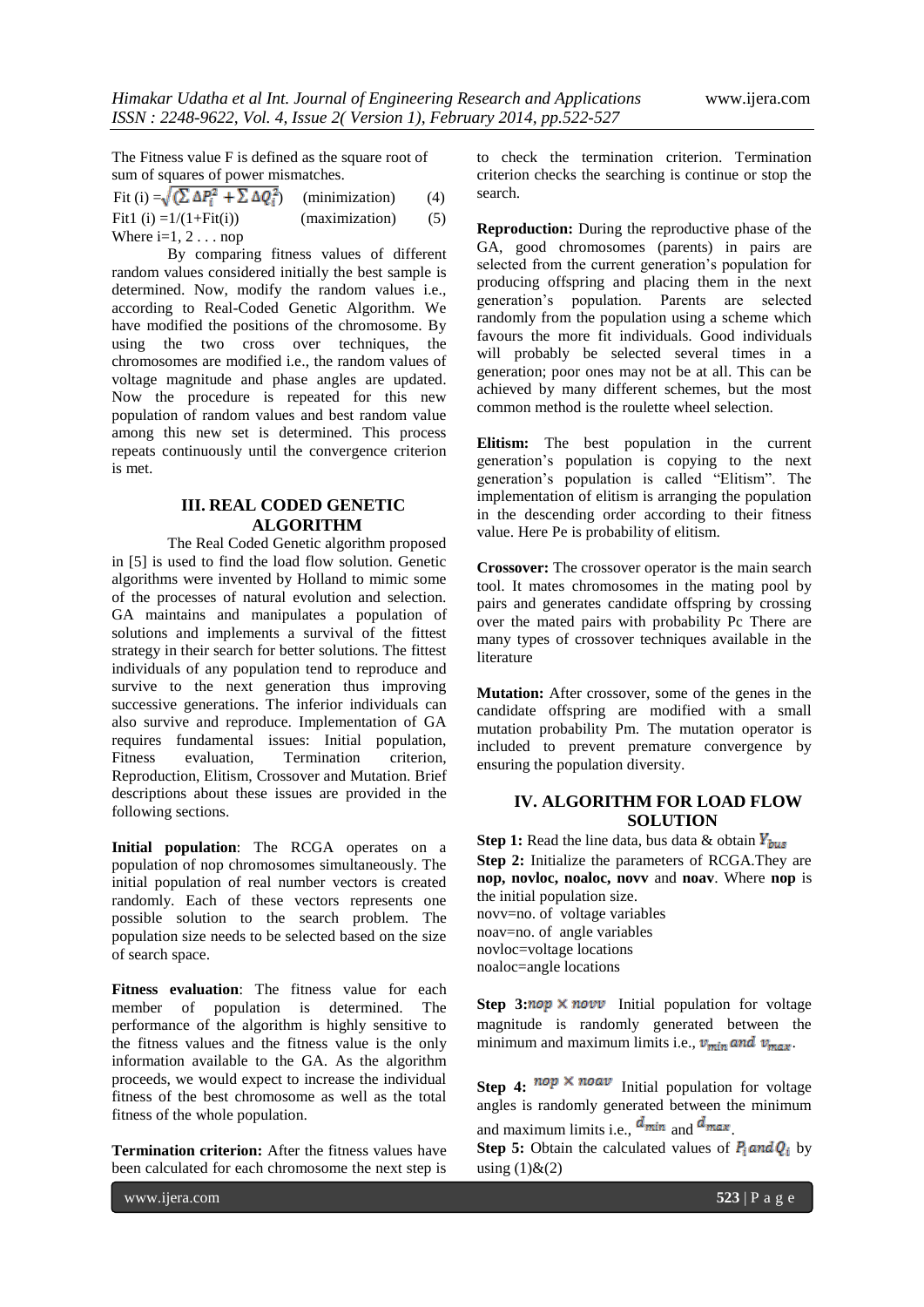**Step 6:** find out the  $\Delta P_i$  and  $\Delta Q_i$  $\Delta P_i = P_i^{spec} - P_i^{cal} \tag{6}$  $\Delta Q_i = Q_i^{spec} - Q_i^{cal}$  (7)

**Step 7:** calculate the error using the equation Error =  $\sum \Delta P_i^2 + \sum \Delta Q_i^2$ 

**Step 8:** find out the fitness value of each population by using the equation (5).

**Step 9:** Arrange the population in descending order according to their fitness values.

**Step 10:** The best chromosomes are directly copied to the next generation population to perform the elitism with a probability of Pe, for both voltage variables and angle variables.

**Step 11:** Parents are selected in pairs by using the roulette wheel selection technique based on their fitness values.

**Step 12:** Crossover is performed using the two crossover operators. These two crossover operators are the arithmetic crossover and the heuristic crossover. A random number *r* is generated between zero and one. If the random number *r* is less than 0.5 then arithmetic crossover operator is used to produce the offspring, otherwise heuristic crossover operator is used to produce the offspring.

#### **Arithmetic crossover**

Arithmetic crossover technique linearly combines two parent chromosomes to produce two new offspring. Two offspring are created according to the following equations.

\n
$$
\text{Offspring}_1 = a \times \text{parent}_1 + (1 - a) \times \text{parent}_2
$$
\n  
\n $\text{(8)}$ \n  
\n $\text{Offspring}_1 = (1 - a) \times \text{parent}_1 + a \times \text{parent}_2$ \n  
\n $\text{(9)}$ \n

Where *a* is a random number between zero and one, which is generated before each crossover operation.

#### **Heuristic crossover**

A new heuristic crossover operator is proposed based on the evolutionary direction provided by each parent, the fitness ratio of best chromosome and each parent, and the distance between the best chromosome and each parent. The crossover operator can improve the convergence speed of RCGA by using the heuristic information [5].

$$
h(i,j)_{new} = K_1 \times h(i,j)_{old} + K_2 \times K_3 \times
$$
  
(parent(1,j) - parent(i,j)) (10)

Where  $h(i, j)_{new}$  is the latest value of heuristic crossover operator of jth gene of ith parent

 $h(i, j)_{old}$  is the old value of heuristic crossover operator of jth gene of ith parent. Initially  $h(i, j)_{old}$  is set to zero for all genes of all the chromosomes.  $h(i, j)_{new}$  must be within the limits of  $(-h(i, j)^{max})$ and  $h(i, j)^{max}$ . Where  $h(i, j)^{max}$  is the maximum allowable step size.

$$
-h(i,j)^{\max} \ge h(i,j)_{new} \le h(i,j)^{\max} \tag{11}
$$

$$
K_1 = \{K_1^{max} - \left[ (K_1^{max} - K_1^{min}) \times t/T \right] \}
$$
 (12)

 $K_1$  is the adjustable coefficient between  $K_1^{max}$  and  $K^{min}$ 

t is the current iteration (generation) number

T is the maximum number of iterations

 $K<sub>2</sub>$  is the random number between zero and two  $K_3$  is the ratio of best fitness and fitness of  $i<sup>th</sup>$  parent parent  $(1, j)$  is the j<sup>th</sup> gene in the best chromosome *parent*  $(i, j)$  is jth gene of ith parent

$$
Offspring(i, j) = parent(i, j) + h(i, j)_{new} \qquad (13)
$$

Each gene of offspring is produced from each gene of parent using the equation (11).

**Step 13:** check the iteration count is greater than iteration maximum or not. If it is greater than iteration count then go to step14.

**Step 14:** After performing the elitism and crossover operators, the new population is generated from the old population. In this present work mutation operator is eliminated. Go to step 6 to repeat the same procedure.

**Step 14:** Stop the procedure and print the results.

#### **V. SIMULATION RESULTS**

The effectiveness of the proposed Real Coded Genetic Algorithm is tested for three, five and six bus systems. Line flows of test system are given in appendix.

#### **Three- Bus System**

Comparative results of voltage magnitude, phase angle and total Real and Reactive power losses of Newton Raphson method [1] and RCGA for 3-Bus System are shown in Table 1.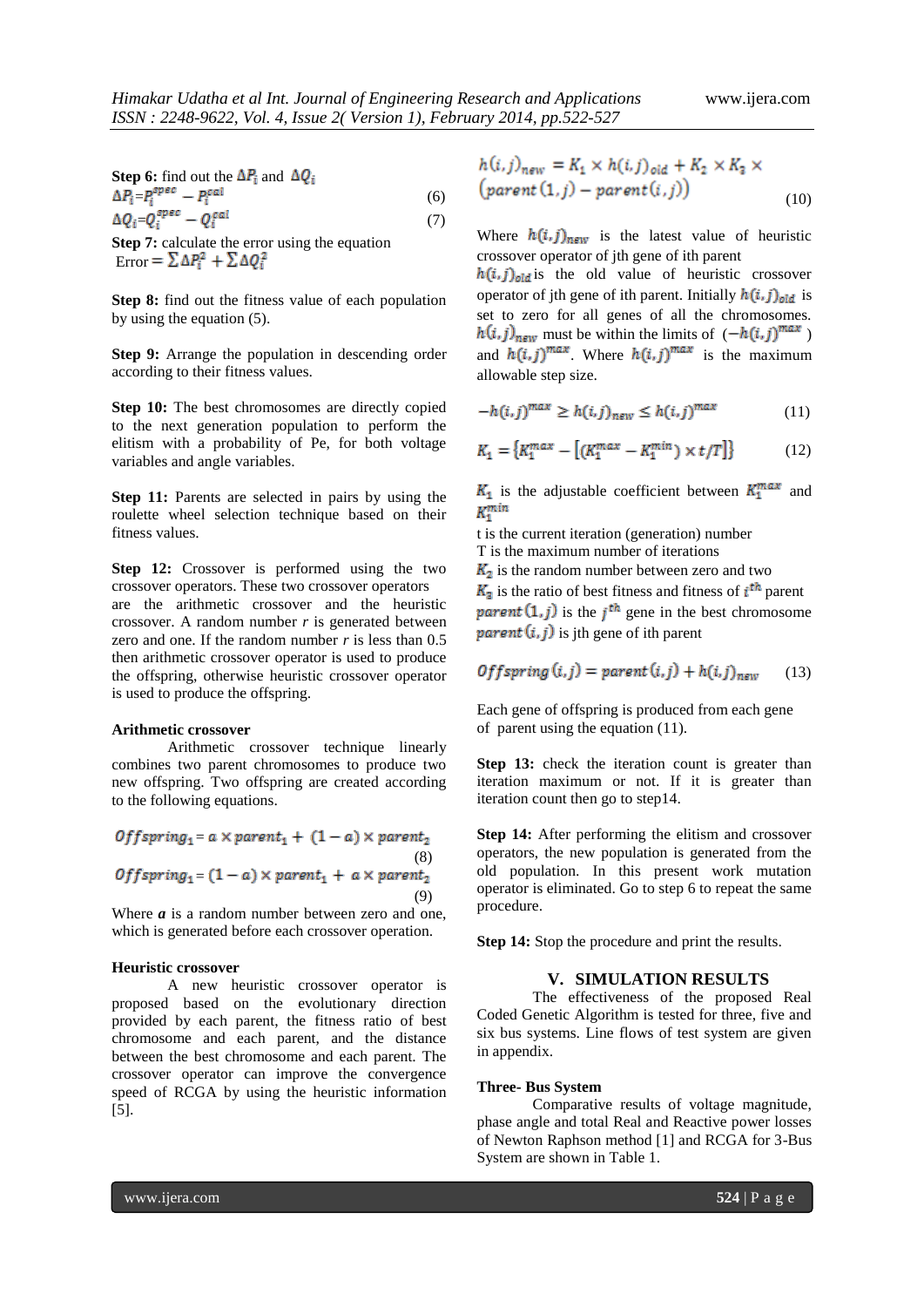| <b>Variable</b>         | <b>RCGA</b><br>Method | <b>NR</b><br>Method |  |
|-------------------------|-----------------------|---------------------|--|
| $V_2(p.u)$              | 0.9717                | 0.9717              |  |
| $V_3(p.u)$              | 1.04                  | 1.04                |  |
| $\delta_2$ (deg)        | $-2.6965$             | $-2.6965$           |  |
| $\delta_{\rm z}$ (deg)  | $-0.4988$             | $-0.4988$           |  |
| $P_{Total Loss}(MW)$    | 18.423                | 18.423              |  |
| $Q_{Total Loss}$ (MVAR) | 37.028                | 37.028              |  |

#### **Five-Bus System**

Comparative results of voltage magnitude, phase angle and total Real and Reactive power losses of Newton Raphson method [3] and RCGA for 5-Bus System are shown in Table 2.

|   | Table 2. Results of 5-bus system          |
|---|-------------------------------------------|
| . | $\sim$ $\sim$ $\sim$ $\sim$ $\sim$ $\sim$ |

| <b>Variable</b>           | <b>RCGA</b> Method | <b>NR Method</b> |
|---------------------------|--------------------|------------------|
| $V_2(p.u)$                | 1.0474             | 1.0474           |
| $V_3(p.u)$                | 1.0242             | 1.0242           |
| $V_4(p.u)$                | 1.0236             | 1.0236           |
| $V_5(p.u)$                | 1.0179             | 1.0179           |
| $\delta_2$ (deg)          | $-2.8064$          | $-2.8064$        |
| $\delta_3$ (deg)          | $-4.9970$          | $-4.9970$        |
| $\delta_4$ (deg)          | $-5.3291$          | $-5.3291$        |
| $\delta_5$ (deg)          | $-6.1503$          | $-6.1503$        |
| $P_{Total\;Loss}$ (MW)    | 4.587              | 4.587            |
| $Q_{Total \, Loss}(MVAR)$ | $-17.421$          | $-17.421$        |

#### **Six-Bus System**

Comparative results of voltage magnitude, phase angle and total Real and Reactive power losses of Newton Raphson method [15] and RCGA for 6- Bus System are shown in Table 3.

| <b>Variable</b>           | <b>RCGA</b> | <b>NR Method</b> |
|---------------------------|-------------|------------------|
|                           | Method      |                  |
| $V_2(p.u)$                | 1.05        | 1.05             |
| $V_3(p.u)$                | 1.07        | 1.07             |
| $V_4(p.u)$                | 0.9894      | 0.9894           |
| $V_5(p.u)$                | 0.9854      | 0.9854           |
| $V_6(p.u)$                | 1.0044      | 1.0044           |
| $\delta_2$ (deg)          | $-3.6712$   | $-3.6712$        |
| $\delta_{2}$ (deg)        | $-4.2733$   | $-4.2733$        |
| $\delta_4$ (deg)          | $-4.1958$   | $-4.1958$        |
| $\delta_5$ (deg)          | $-5.2764$   | $-5.2764$        |
| $\delta_6$ (deg)          | $-5.9475$   | $-5.9475$        |
| $P_{Total Loss}$ (MW)     | 7.876       | 7.876            |
| ( <i>Total Loss</i> (MVAR | $-30.061$   | $-30.061$        |

Table 3. Results of 6-bus system

#### **VI. CONCLUSIONS**

 This paper presented a method to find load flow solution using Real Coded Genetic Algorithm. Two cross over techniques Arithmetic and heuristic crossover techniques are used. The proposed method is applied to 3-bus, 5-bus and 6-bus test systems and results are obtained. The RCGA searches the optimal solution in an iterative manner. Finally the results are compared with the results of NR method. The result indicates that this method is an alternative for finding the load flow solution.

#### **REFERENCES**

- [1] Stagg and El-Abiad, "Computer Method in Power System Analysis", *McGraw-Hill Inc*., 1968.
- [2] IEEE Recommended Practice for Industrial and Commercial Power Systems Analysis, *IEEE*, STD 399-1997, PP.133-163, September 1997.
- [3] Saadat H., Power System Analysis, *Tata McGraw-Hill, New Delhi*, edition 1999- 2002.
- [4] Hyungchul Kim, Nader Samann, Donggeun Shin, Byeonghun Ko, Gilsoo Jang and Junmin Cha "A New Concept of Power Flow Analysis" *Journal of Electrical Engineering & Technology*, Vol. 2, No. 3, pp. 312-319, 2007.
- [5] M. Damodar Reddy, Prof. V.C. Veera Reddy "Optimal Capacitor Placement Using fuzzy And Real Coded Genetic Algorithm For Maximum Savings *"Journal of Theoretical and Applied Information Technology,2005 – 2008.*
- [6] Federico Milano "Continuous Newton's Method for Power Flow Analysis" *IEEE Transactions on Power Systems*, VOL. 24, NO. 1, February 2009.
- [7] Hassan A. Kubba and Samir Sami Mahmood "GENETIC ALGORITHM BASED LOAD FLOW SOLUTION PROBLEM IN ELECTRICAL POWER SYSTEMS" *Journal of Engineering*, Number 4, Volume 15, December 2009.
- [8] C. M. Wankhade, B. P. Saoji & A. P. Vaidya "Comparative Study of GA Based Optimal Power Flow*" International Journal on Advanced Electrical and Electronics Engineering*,ISSN 2278-8948, Volume-1, Issue-1, 2012.
- [9] C.Kumar, Dr. Ch. Padmanabha Raju " Constrained Optimal Power Flow using Particle Swarm Optimization" *International Journal of Emerging Technology and Advanced Engineering* ISSN 2250-2459, Volume 2, Issue 2, February 2012.

www.ijera.com **525** | P a g e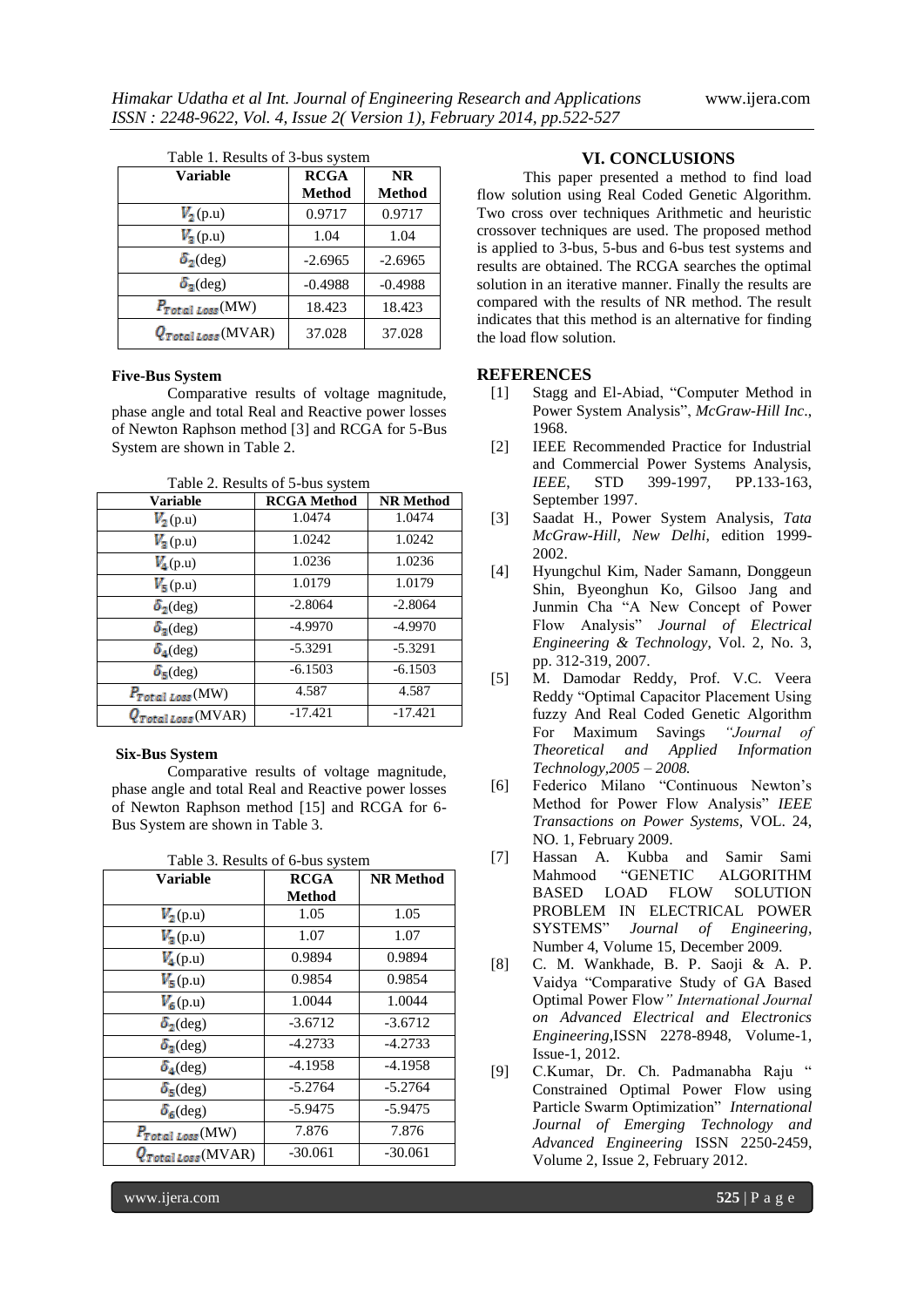- [10] Dharamjit, D.K. Tanti " Load Flow Analysis on IEEE 30 bus System" *International Journal of Scientific and Research Publications*, Volume 2, Issue 11, ISSN 2250-3153, November 2012.
- [11] Firas M. Tuaimah, Montather F. Meteb "A Particle Swarm Optimization based Optimal Power Flow Problem for Iraqi Extra High Voltage Grid" *International Journal of Computer Applications*,Volume 59– No.8, December 2012.
- [12] Bhupender Sharma, Shivani Sehgal, Ajay Nain "Particle Swarm Optimization and Genetic Algorithm based Optimal Power Flow Solutions" *International Journal of Application or Innovation in Engineering & Managemen*t, Volume 2, Issue 7, July 2013
- [13] N.G. Shankarwar, V.A. Deodhar-Kulkarni "Load Flow Study of six bus System by Digital Computer" *International Journal of Engineering and Advanced Technology* ISSN 2249 – 8958, Volume-2, Issue-3, February 2013.
- [14] Shilpa S. Shrawane, Dr. M. Diagavane "Application of Genetic Algorithm for Power Flow Analysis" *International Journal of Engineering Research & Technology*  ISSN:2278-0181 Vol. 2 Issue 9, September  $-2013.$
- [15] Camilla Paes Salomon, Germano Lambert-Torres Luiz Eduardo Borges da Silva, Maurilio Pereira Coutinho and Carlos Henrique Valerio de Moraes"A Hybrid Particle Swarm Optimization Approach For Load Flow Computation" *International Journal of Innovative Computing, Information and Control*,Volume 9, Number 11, November 2013.